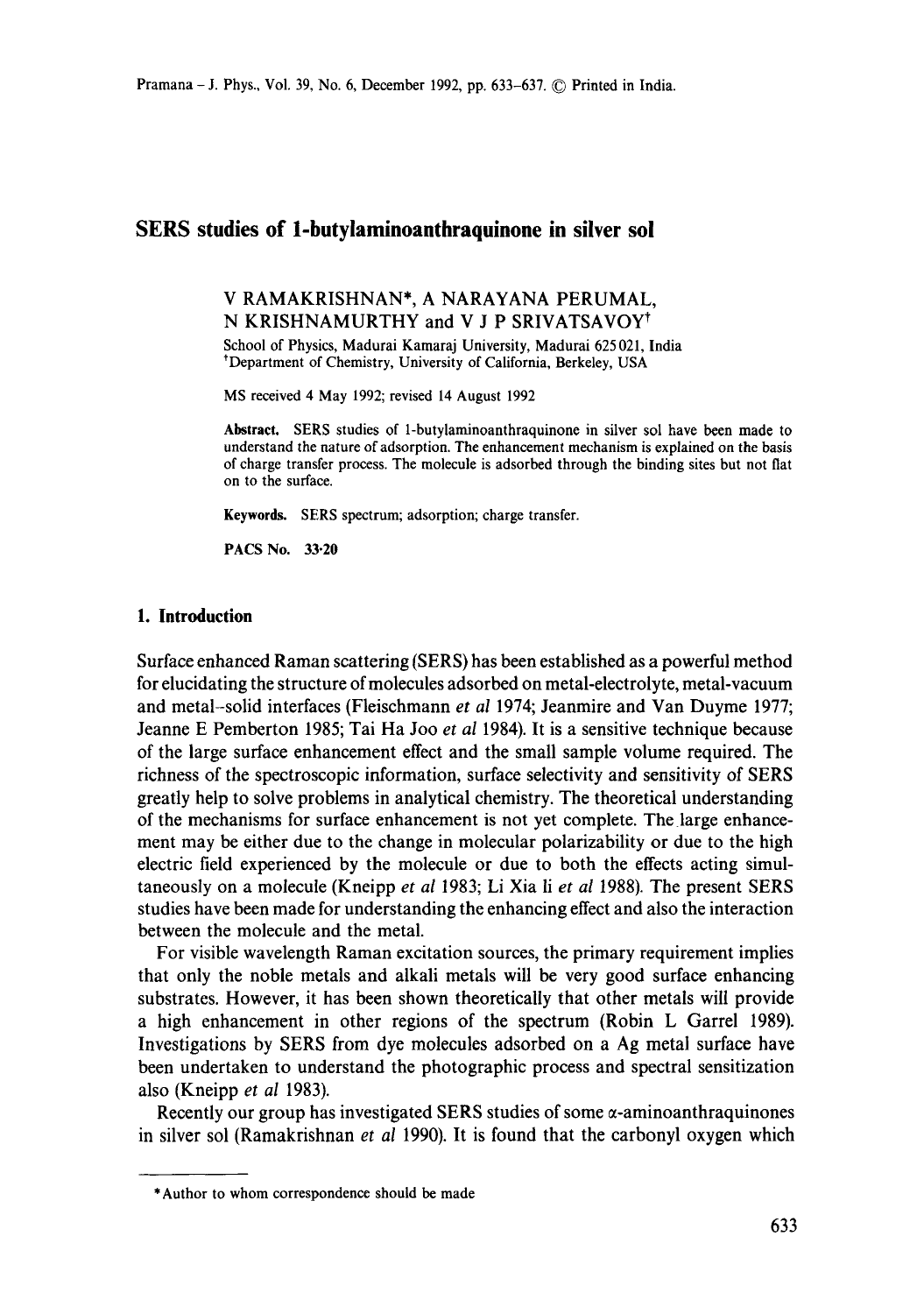is charged partially negative (9th position) and lone pair electrons of nitrogen atom form good binding sites for surface adsorption. Our group has also studied SERS of 1-4 dihydroxyanthraquinone (DHAQ) in silver/gold sol (Ramakrishnan *et al* 1992), in which it is found that the DHAQ molecule is lying with its molecular plane on the top of the metal surface and is chemisorbed. Here, we have undertaken an investigation of SERS studies of 1-butylaminoanthraquinone (hereinafter called BAAQ) adsorbed on colloidal silver particles.

# **2. Experimental details**

Since various SERS studies have established Ag as the most effective substrate, we have used it in the form of colloids. 10ml of  $1 \text{ mM } AgNO<sub>3</sub>$  solution was added to 30 ml of  $2 \text{ mM } \text{ NaBH}_4$  solution dropwise whilst stirring the solution so as to obtain Ag sol which has a very strong and sharp absorption band at 390 nm. The concentration of methanolic BAAQ is  $10^{-4}$ mol/litre. The sample solution and silver sol are mixed in the ratio l:l and it consists of large assemblies of individual colloidal particles satisfying the condition for SERS regarding the particle size and the incident wave-length. The experimental set-up for Raman studies consists of a He-Ne laser (60mW. Spectra Physics 125 A) operating at 632.8nm, a single grating GCA/Mcpherson one meter monochromator coupled with a predispersing unit, a RCA C31034 PM tube and a Keithley picoammeter coupled with a strip chart recorder. The scattered light is collected at  $90^\circ$  to the incident laser beam. The sample solution has sufficient stability so that the intensity of the scattered light remains constant.

## **3. Results and discussion**

BAAQ belongs to  $C_s$  point group and has 108 normal modes (figure 1). The complete interpretation of different vibrational modes of this adsorbed molecule can only be made qualitatively. For our study, it is essential to compare the normal Raman spectrum with SERS spectrum. The observed SERS spectrum has 18 lines, whereas the normal Raman spectrum gives only 13 lines (figure 2). The frequencies are tabulated in table 1.

The characteristic skeletal stretching vibrations of benzene ring lead to the appearance of a group of bands between  $1400-1600$  cm<sup>-1</sup> (Bellamy 1975). There is a considerable



**Figure** 1. Structure of BAAQ.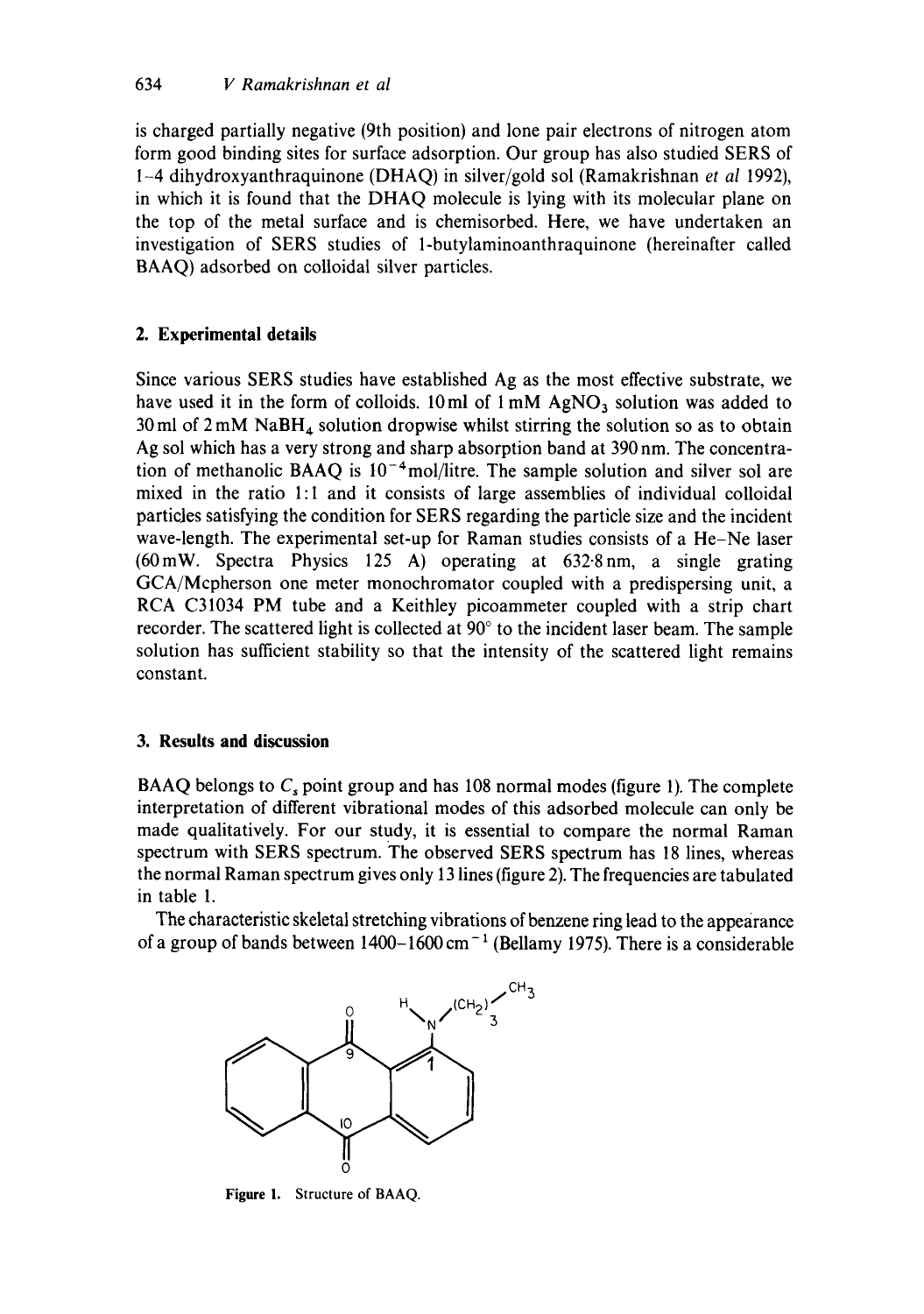

**Figure 2.**  SERS and normal Raman spectra of BAAQ.

| Table 1. |  |  |  |  |  | Spectral data and assignments. |
|----------|--|--|--|--|--|--------------------------------|
|----------|--|--|--|--|--|--------------------------------|

| Normal Raman spectrum<br>$(BAAQ + methanol)$<br>$cm^{-1}$ | <b>SERS</b> spectrum<br>$(BAAQ + \text{methanol} +$<br>silver sol.)<br>$cm^{-1}$ | Assignments            |
|-----------------------------------------------------------|----------------------------------------------------------------------------------|------------------------|
| 460                                                       | 460                                                                              | Ring deform            |
|                                                           | 549                                                                              | Ring deform            |
| 632                                                       | 632                                                                              | Ring deform            |
| 830                                                       | 830                                                                              | $\gamma_{\rm C-H}$     |
|                                                           | 870                                                                              | $\gamma_{\rm C-H}$     |
| 954                                                       | 954                                                                              | Ring breathing         |
| 1042                                                      | 1042                                                                             | $\beta_{\textrm{C-H}}$ |
| 1246                                                      | 1246                                                                             | $CH2$ Wagging          |
|                                                           | 1347                                                                             | $v_{C-N}$              |
| 1372                                                      | 1372                                                                             | $CH3$ deformation      |
|                                                           | 1443                                                                             | $CH2$ deformation      |
| 1557                                                      | 1557                                                                             | Ring stretching        |
|                                                           | 1678                                                                             |                        |
| 1751                                                      | 1751                                                                             | $v_{C=O}$              |
| 2942                                                      | 2942                                                                             | $CH2$ stretching       |
| 2998                                                      | 2998                                                                             | $CH3$ stretching       |
| 3146                                                      | 3146                                                                             | $v_{C-H}$              |
| 3416                                                      | 3416                                                                             | $v_{N-H}$              |

 $v$  – Stretching;  $\beta$  – in plane bend;  $\gamma$  – out of plane bend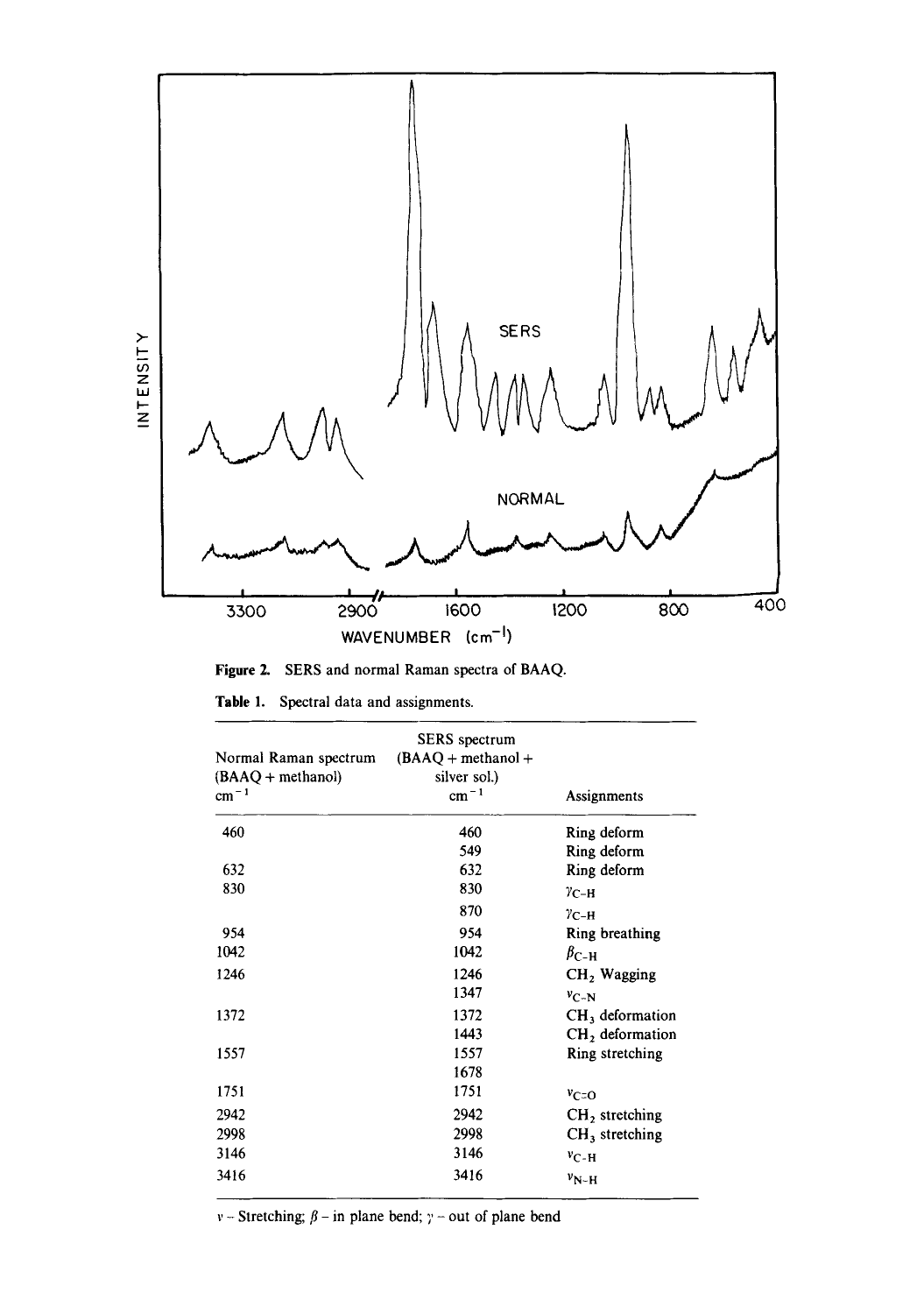variation in the relative intensities of these bands with changes in substitution. However, the actual positions of these bands are influenced to some extent by the nature of substituent groups (Colthup 1950; Cannon and Sutherland 1951). In the Raman spectrum, the most characteristic band of a number of substitution patterns is due to the ring breathing vibration (Bellamy 1975). In this vibration each carbon atom of the ring is expanding or contracting in the opposite direction to each of its immediate neighbours. So, the position and intensity of the band due to this mode largely depends on the nature of the substituents.

The band at  $1557 \text{ cm}^{-1}$  observed with appreciable intensity in SERS and normal Raman spectra arises due to ring stretching vibrations. The ring-breathing mode occurs around  $1000 \text{ cm}^{-1}$  for benzene derivatives (Gyn Senng Shin and Long Jean Kim 1985). Here, in SERS spectrum this band is observed at  $954 \text{ cm}^{-1}$ . The downward shift in the frequency of the ring-breathing mode is due to the fused rings formation and substitution. The ring-breathing mode is observed as an intense band in the SERS spectrum, whereas in the normal Raman spectrum it appears as a weak one. In the SERS spectrum the ring deformation vibrations appear as medium intensity bands at 460, 549 and  $632 \text{ cm}^{-1}$ . The ring deformation vibration at 549 cm<sup>-1</sup> is not observed in the normal Raman spectrum. Both the spectra show a band at  $3146 \text{ cm}^{-1}$ due to C-H stretching vibration. The band at  $1042 \text{ cm}^{-1}$  in both SERS and normal Raman spectra is assigned to C-H in plane bending mode. The band at  $870 \text{ cm}^{-1}$ due to C-H out of plane bending vibration appeared only after adsorption. Normally this band is very weak and is not observed in normal Raman spectrum.

Two bands observed both in SERS and normal Raman spectra at 2942 and 2998 cm<sup>-1</sup> are due to stretching vibration of  $CH_2$  and  $CH_3$  groups. These two bands are intense in SERS than the normal Raman spectrum. Since the solvent used also has a methyl group, there is a probability for overlapping of bands. SERS bands at 1372 and 1443 cm<sup>-1</sup> are due to CH<sub>3</sub> and CH<sub>2</sub> deformations respectively. The band at  $1443 \text{ cm}^{-1}$  is not observed in normal Raman spectrum. The CH<sub>2</sub> Wagging mode is observed both in SERS and normal Raman spectra at  $1246 \text{ cm}^{-1}$ . This band is very weak in normal Raman spectrum, whereas it is intense in SERS spectrum.

Both spectra show a band at  $3416 \text{ cm}^{-1}$  due to the asymmetric stretching mode of NH<sub>2</sub> group. Generally in aromatic amines, the C-N band occurs around 1340 cm<sup>-1</sup>. The medium intensity band at  $1347 \text{ cm}^{-1}$  in SERS is assigned to C-N stretching vibration. This band is not observed in normal Raman spectrum. The lone pair electrons in the nitrogen atom may be a good binding site and the process of adsorption through this might have enhanced the Raman scattering cross-section for C-N stretching vibration.

Two bands at  $1678$  and  $1751 \text{ cm}^{-1}$  in SERS have been observed due to the stretching vibration of carbonyl group. The medium intensity band at  $1678 \text{ cm}^{-1}$  is not observed in normal Raman spectrum. The existence of two carbonyl groups with different bond strengths seems to be the more reasonable cause for the presence of two bands. Due to the charge transfer between the amino and the carbonyl groups, the carbonyi oxygen acquires partial negative charge. The lone pair electrons of nitrogen atom form good binding sites for the surface adsorption over the silver surface. After adsorption  $C_9=O$  bond gets weakened as this gives a new band at  $1678 \text{ cm}^{-1}$ . Thus, the bands at 1751 and  $1678 \text{ cm}^{-1}$  are assigned to the stretching vibration of  $C_{10}=O$  and  $C_9=O$  groups respectively. There is a probability in the change of charge transfer character between aminoanthraquinones on the basis of substituents.